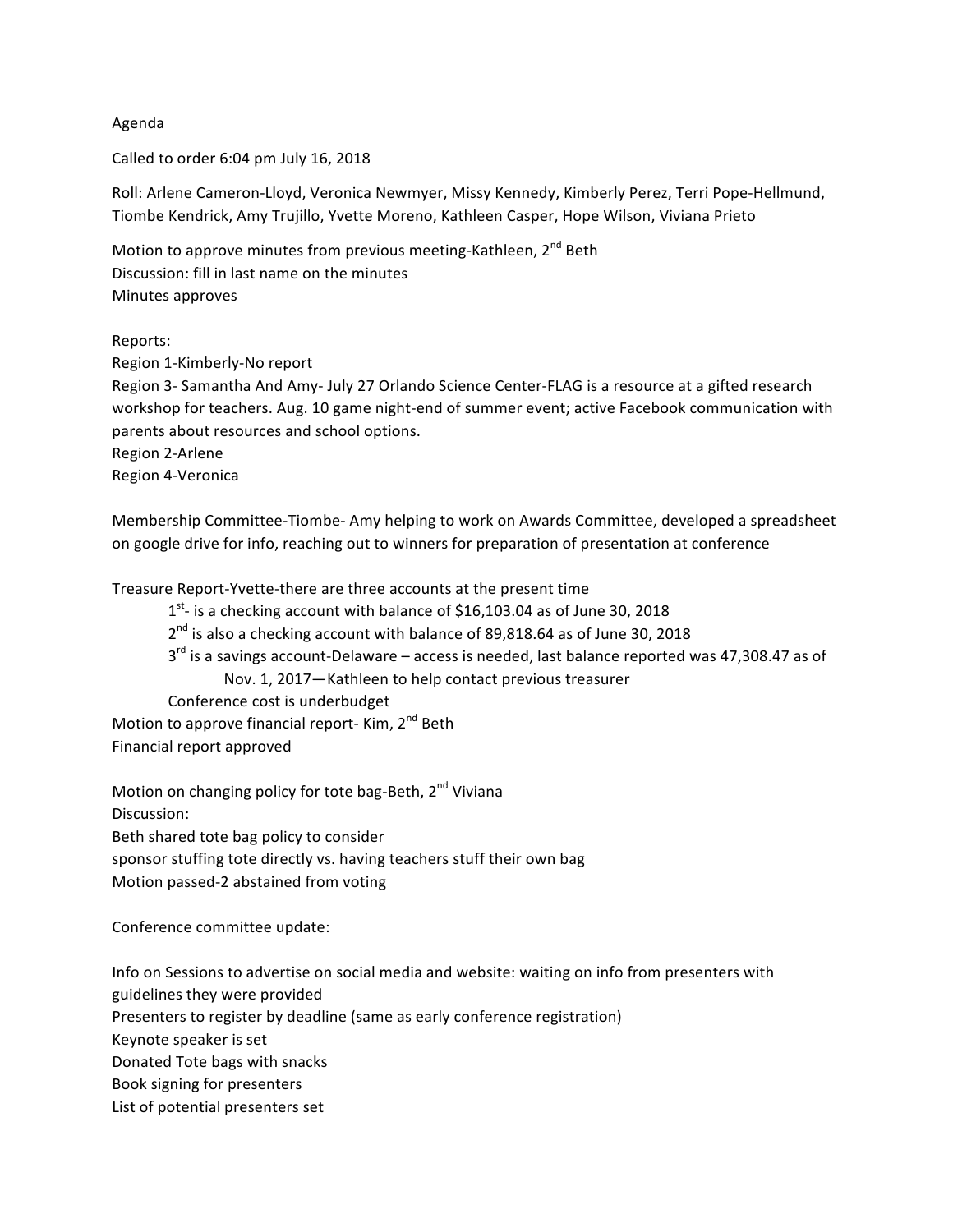Hotel arrangement for board: FLAG covering room if sharing,  $\frac{1}{2}$  if sharing with non-board member, no show has to still pay due to non-profit status, we can cancel room up to the day before conference, so please notify if at all possible.

There will be one suite among board rooms to use as a place for board meetings

There will also be an extra room on the first floor to use for storage

Duties for board to be announced, Daphne's group is handle much of the duties and moving ahead with details

Suggestion was made to have board members be identified on their badges

Public Relation Committee- Amy: Quarterly Newsletters being sent, email and social media blasts as new info is ready about conference, website: editing conference pages

Advocacy Committee-Viviana- will be meeting with Stan McCain from appropriation committee to organize Legislative day in late fall or January. Will notify board of details after meeting.

## President's report:

Discussion with Rene Isla: NAGC conference to return to Orlando for 2020; NAGC is already in discussion with Disney. New paperwork on the way so national conference doesn't replace annual state conference. FLAG could have theirs in the spring. Papers to be forward as soon as they are ready.

## Webinars:

FLDOE has transferred webinars to FLAG's website

Organizing new webinars: in contact with P. Prober from Rainforest Mind to discuss Characteristics and Struggles of Gifted -hopefully get it recorded by end of July

Others in discussion: Arlene Carpenter-Pinellas County- topic of 2e issues

Considerations: adding to budget for webinars, but Kathleen shared these personalities are willing to donate their time.

In the future consider live webinars instead of recording, so members can interact

SENG conference: Yvette and Kathleen will be representing FLAG this year—they are presenting with Donna Ford

Conflict of interest Forms: orally to be done tonight with follow up with signed forms ASAP

Viviana-Marion County Public schools, FDLRS

Kathleen- Pinellas County Schools, consultant, trainer, Assistance with online conference dealing with 2e Tiombe-Children's trust, M. Bay County

Yvette-Eckerds, Soccer league board

Amy- Orlando Science Center; FASTeacher

Beth-UNF, on the board for NAGC, American Education Research Association, Girl Scouts, Consulting services, Innovation Collaboration

Missy and Veronica-forms on file

Kim- Leon County